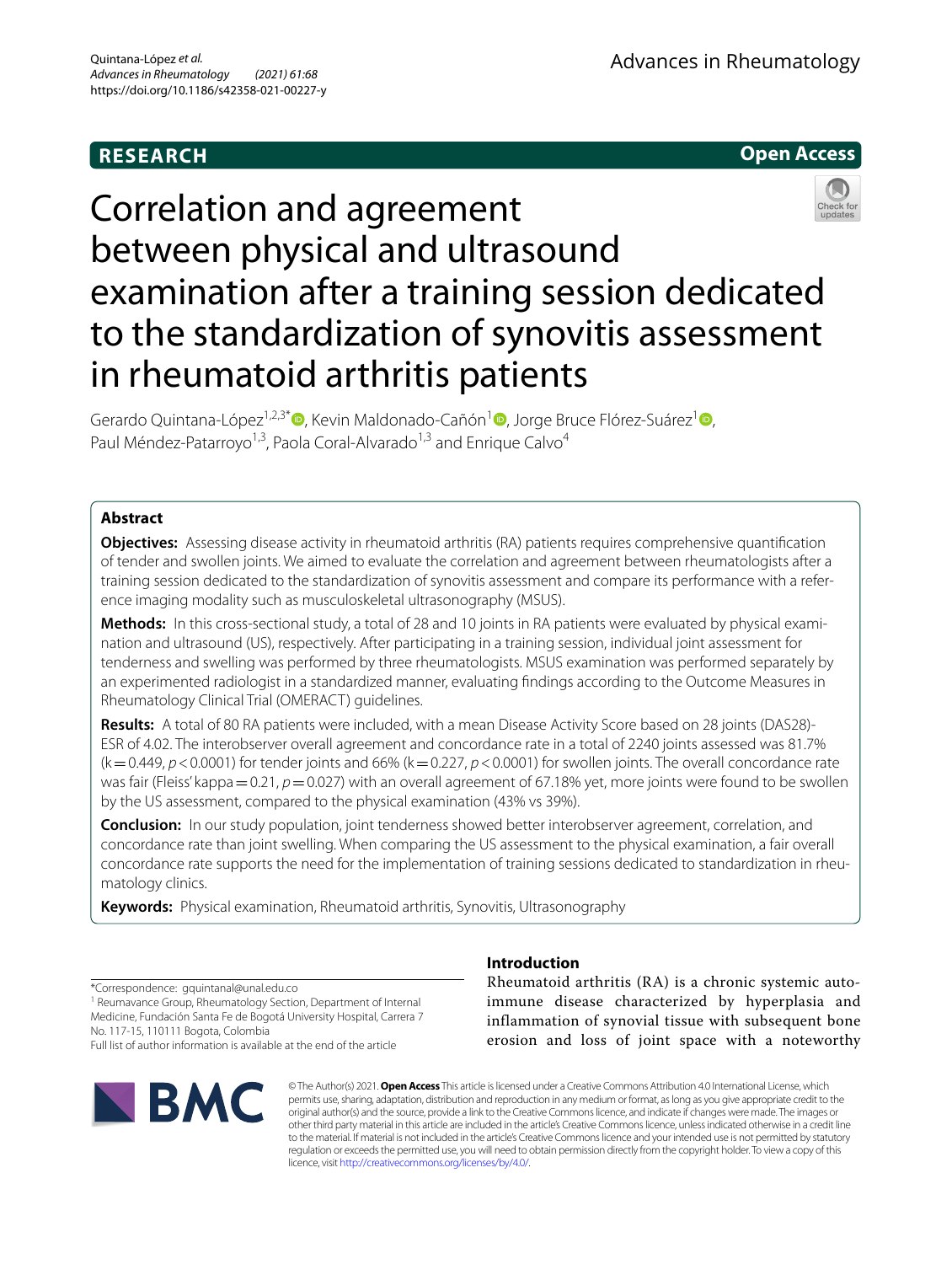association on functionality and quality of life [[1\]](#page-5-0). In order to assess disease activity in RA patients, there is not an individual parameter to be used. It is thus necessary to achieve a comprehensive approach through the use of several individual clinical and or laboratory parameters and to develop quantitative indexes to be used in daily clinical practice by rheumatology health professionals [\[2](#page-5-1)–[4\]](#page-5-2).

Among the most commonly used methods, the Disease Activity Score (DAS), and its modified version, DAS28, are based on a tender and swollen joint count, combined with other parameters such as a patient global health assessment [[4,](#page-5-2) [5\]](#page-5-3). Joint tenderness assessments estimate the patient's response to potentially painful stimulation. On the other hand, joint swelling assessment measures synovial inflammation or effusion recognized by fluid displacement. The examination technique should include exerting continuous and direct pressure on an affected joint with the thumb and index fingers until the examiner's nail bed turns pale; this compares with a pressure of approximately  $4 \text{ kg/cm}^2$  [[6,](#page-5-4) [7\]](#page-5-5).

Although tender and swollen joint counts are considered fundamental parameters to estimate disease activity, its assessment is not as straightforward as assumed, thus exhibiting certain potential disadvantages. Amongst the prevailing concerns are poor reproducibility and substantial interobserver variability [[6](#page-5-4), [8\]](#page-5-6). One of the reasonable explanations could be the training and clinical experience gap among practitioners; therefore, finding a feasible solution through standardization.

Historically, training sessions focused on standardization of all DAS28 parameters assessment have been proposed, and once applied, have shown to provoke a substantial reduction regarding the variation between examiners  $[6-8]$  $[6-8]$  $[6-8]$ . The entire medical and nursing staff who will be assessing RA patients should be trained regularly (at least once every year) and should be trained together, allowing discussion about current standard procedures. There has been proposed as well the use of ultrasonography to demonstrate active synovitis in case of disagreement [[6](#page-5-4)].

Prognostic factors, treatment decisions, monitoring, and complications are defined based on disease activity, thus consequently on a reliable tender and swollen joint count for each RA patient [[9](#page-5-7)]. The aim of this study was to evaluate the correlation and agreement between rheumatologists after a training session dedicated to the standardization of synovitis assessment and compare its performance with a reference imaging modality such as musculoskeletal ultrasonography (MSUS).

# **Materials and methods Patients**

Patients were recruited from an outpatient clinic based in the Rheumatology Department at Fundación Santa Fe de Bogotá University Hospital, Colombia. Stratifed random sampling was conducted, selecting patients with diferent disease activity states (according to the most recent clinical record) from a previously established ongoing cohort of 820 patients. The sample size was calculated for the desired correlation coefficient of 0.6, a population correlation coefficient of 0.8, a power of 0.8, and a confidence interval of 0.95. All those who were invited to participate fulflled the 2010 ACR/European League Against Rheumatism (EULAR) classification criteria  $[10]$  $[10]$  and were at least 18 years old. Those who had a history of trauma, septic arthritis, joint replacement or synovectomy, joint deformity, and or crystal arthropathy were excluded.

The following data were registered at baseline: age, gender, treatment, erythrocyte sedimentation rate (ESR), C-reactive protein (CRP), rheumatoid factor (RF), global health assessed by the patient (GH), Clinical Disease Activity Index (CDAI), and Simplifed Disease Activity Index (SDAI).

# **Training session dedicated to standardization**

Our planned training session was structured to focus on standardization of the tenderness and swelling assessment of 28 joints (bilateral shoulders, elbows, wrists, knees, metacarpophalangeal (MCP), and interphalangeal (PIP)).

Three rheumatologists, with 10, 13, and 15 years of experience in clinical examination of RA patients, attended three sessions (separated by 1–2 weeks). Each session was divided into three steps: (1) individual joint assessment was performed by each rheumatologist (blinded to both clinical and other rheumatologist's data),  $(2)$  20-min discussion on practice observations, difficulties, limitations, and facilitating factors during the physical examination, in order to reach agreement on uniform criteria and technique, and (3) joint individual reassessment based on the unifed criteria. On the third session, disease activity indexes (DAS28-ESR, SDAI, and CDAI) were calculated individually by each rheumatologist.

#### **Ultrasound assessment**

Twenty minutes after the last training session's third step, each patient was instructed to proceed to the ultrasound (US) assessment room. The US examination was performed by a radiologist with 15 years of experience and training in musculoskeletal radiology (blinded to physical examinations' data) on 10 joints (bilateral wrists, and 2nd to 5th MCPs), using a GE (General Electric) LOGICQ E ultrasound machine with a 6–13 Hz multifrequency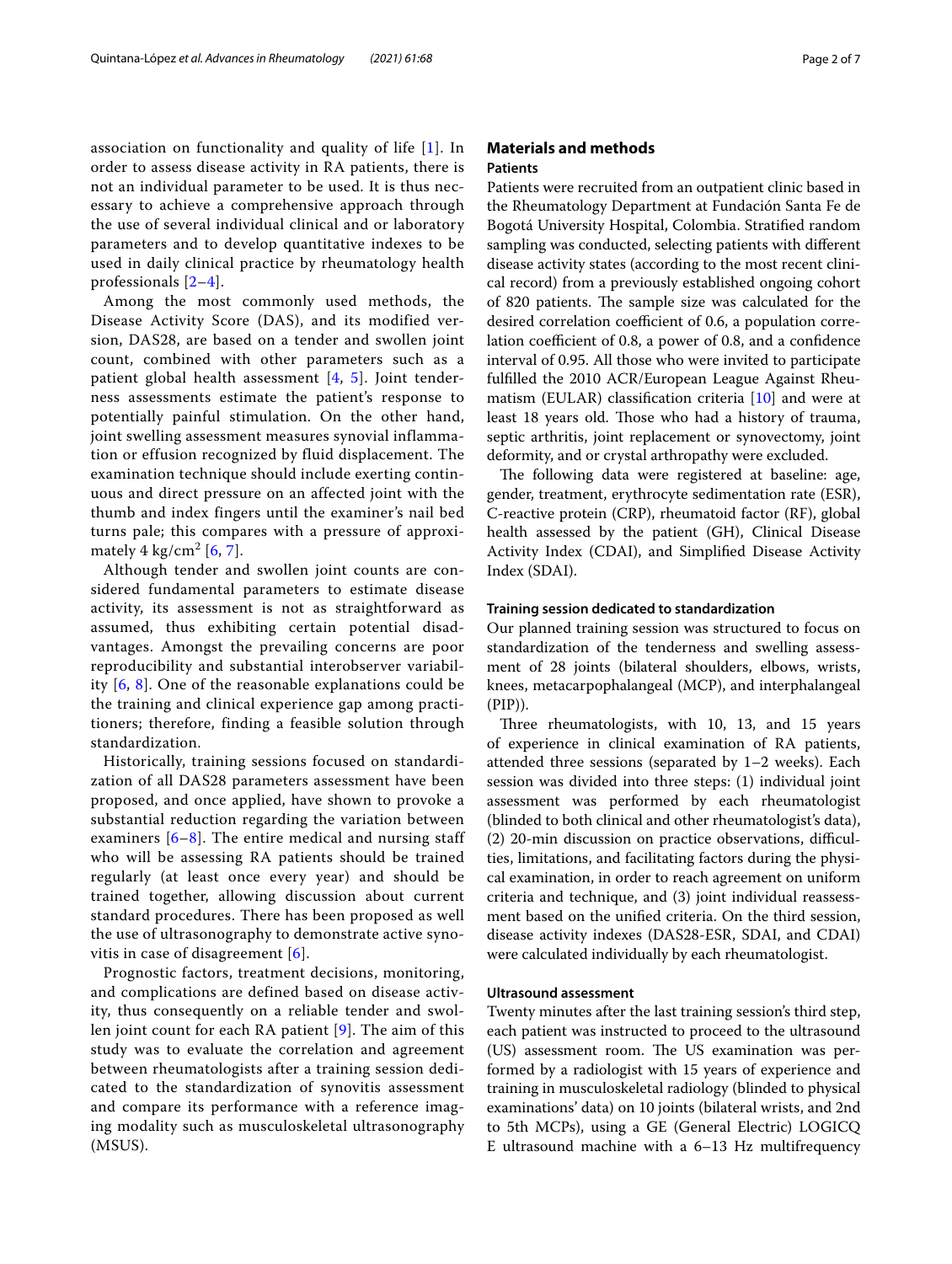linear transducer. Findings were systematically graded according to the Outcome Measures in Rheumatology Clinical Trial (OMERACT) guidelines, evaluating synovitis as synovial hypertrophy defned by an abnormal nondisplaceable and poorly compressible hypoechoic intraarticular tissue [\[11](#page-5-9)]. PIPs joins were considered as potential confounders due to the eventual overlapping of tenosynovitis, therefore were not assessed.

Synovitis grading was conducted based on a scoring method initially introduced by Szkudlarek et al., widely used for studies of this kind [\[12–](#page-5-10)[14\]](#page-5-11) and currently supported by the EULAR-OMERACT ultrasound taskforce  $[15, 16]$  $[15, 16]$  $[15, 16]$  $[15, 16]$   $(0=$  absence of synovial thickening, 1  $(mild)$  = minimal synovial thickening, filling the angle between the periarticular bones, without bulging over the line linking tops of the corresponding bones, 2 (mod $erate)$  = synovial thickening bulging over the line linking tops of the periarticular bones but without extension along the bone diaphysis,  $3$  (severe) = severe synovial thickening bulging over the line linking tops of the periarticular bones and with extension to at least one bone diaphysis). Normal distances between bone and joint capsule were acknowledged based on average population values proposed by Schmidt et al. [\[17](#page-6-1)].

#### **Statistical analysis**

Statistical analysis was performed using STATA software, version 15.0. Descriptive analysis was presented for continuous variables with central tendency measures as mean and standard deviation (SD) or as the median and interquartile range (IQR) for normally or nonnormally distributed data, respectively. For dichotomous variables, data were presented with percentages and absolute values.

Interobserver agreement and concordance were calculated through Cohen's kappa (between two observers considering all the possible pairs, i.e., Observer A vs B, observer A vs C, observer B vs C), Fleiss' kappa (between the three observers), and percentage of an overall agreement (percentage of observed exact agreements). The relative strength of agreement was described according to the following ranges of kappa  $(k)$  coefficients: <  $0.00 =$  poor,  $0.00 - 0.20 =$  slight,  $0.21 - 0.40 =$  fair,  $0.41-0.60$  = moderate,  $0.61-0.80$  = substantial, and  $0.81 1.00 =$ almost perfect [\[18\]](#page-6-2). Linear correlation coefficients (Pearson correlation coefficient) were also calculated for tender and swollen joint counts.

# **Results**

#### **Patient characteristics**

The demographic and clinical characteristics of the 80 selected patients are illustrated in Table [1.](#page-2-0) The majority

<span id="page-2-0"></span>

| Table 1 Clinical and demographic characteristics for all patients |  |
|-------------------------------------------------------------------|--|
|-------------------------------------------------------------------|--|

| <b>Characteristics</b>         | Values ( $n = 80$ ) |  |  |
|--------------------------------|---------------------|--|--|
| Age, years                     | 55.3 (8.6)          |  |  |
| Female, n (%)                  | 68 (85)             |  |  |
| Disease duration (years)       | 11.56 (7.93)        |  |  |
| Positive RF, n (%)             | 71 (88)             |  |  |
| ESR (mm/h)                     | 19.32 (5.6)         |  |  |
| CRP (mg/dL)                    | 5.6(12)             |  |  |
| DAS28-ESR                      | 4.02(1.12)          |  |  |
| <b>SDAI</b>                    | 24.4 (8.59)         |  |  |
| <b>CDAI</b>                    | 18.7 (9.01)         |  |  |
| Number of DMARDs               |                     |  |  |
| 1, n (%)                       | 15 (18%)            |  |  |
| $\geq$ 2, n (%)                | 58 (72%)            |  |  |
| bDMARD use, n (%)              | 16(20)              |  |  |
| Oral glucocorticoid use, n (%) | 27(33)              |  |  |
| TJC-28, median                 | 9                   |  |  |
| SJC-28, median                 | 5                   |  |  |

Values are the mean (SD) unless otherwise indicated

RF, rheumatoid factor; ESR, erythrocyte sedimentation rate; CRP, C-reactive protein; DAS28-ESR, Disease Activity Score based on 28 joint count and ESR; SDAI, Simplifed Disease Activity Index; CDAI, Clinical Disease Activity Index; DMARDs, disease-modifed anti-rheumatic drug; bDMARD, biological diseasemodifed anti-rheumatic drug; TJC, tender joint count; SJC, swollen joint count

of them were women (85%), mean age was 55.3 years, with  $71$   $(88%)$  being seropositive for RF. The mean  $(\pm SD)$  DAS28-ESR, SDAI, and CDAI were  $4.02 \pm 1.12$ (moderate activity),  $24.4 \pm 8.59$ , and  $18.7 \pm 9.01$ , respectively. All our patients received disease-modifying antirheumatic drugs (DMARDs) treatment, corresponding to mono,  $\geq$  2 DMARD, and biological (b) DMARD therapy in 18%, 72%, and 20% of cases. Twenty-seven (33%) patients were receiving oral glucocorticoid therapy (daily dose of 5–10 mg (prednisone equivalent)).

## **Interobserver correlation and agreement**

A total of 2240 joints (i.e., 28 joints in 80 patients) were evaluated through physical examination. Compared with tenderness, swelling assessment showed a slight strength of agreement with lower percentage of overall agreement and concordance rates (66% and Fleiss kappa=0.227; 95% CI 0.203–0.250, *p* < 0.0001 vs 81.7% and Fleiss kappa=0.449; 95% CI 0.403–0.493, *p* < 0.0001) (see Table [2](#page-3-0)).

The linear correlation coefficient (Spearman's correlation coefficient) was calculated, taking all the possible pairs (observer A–B, observer A–C, observer B–C), thus having an overall correlation coefficient of 0.81 and 0.431 for swollen and tender joints, respectively.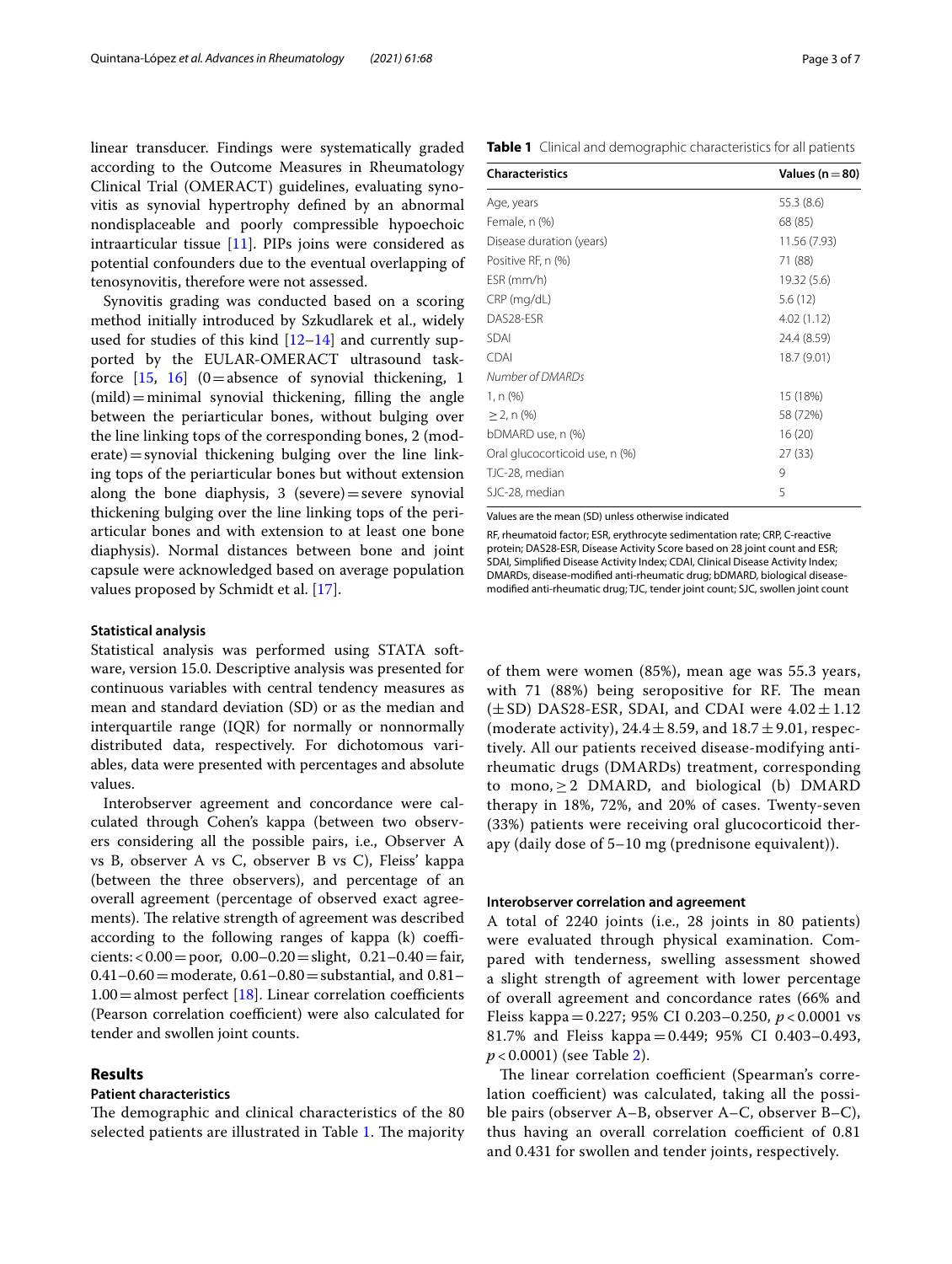<span id="page-3-0"></span>

| Table 2 Interobserver agreement and concordance for physical examination (PE) tenderness and swelling assessment |  |  |
|------------------------------------------------------------------------------------------------------------------|--|--|
|------------------------------------------------------------------------------------------------------------------|--|--|

| Joint                 | Inter-observer agreement and concordance |                 |          |       |                        |                   |          |       |
|-----------------------|------------------------------------------|-----------------|----------|-------|------------------------|-------------------|----------|-------|
|                       | PE tenderness assessment                 |                 |          |       | PE swelling assessment |                   |          |       |
|                       | Fleiss kappa                             | 95% CI          | p value  | Count | Fleiss kappa           | 95% CI            | p value  | Count |
| Right shoulder        | 0.521                                    | $0.494 - 0.652$ | < 0.0001 | 83    | 0.249                  | $0.124 - 0.322$   | 0.0001   | 27    |
| Left shoulder         | 0.446                                    | 0.198-0.546     | < 0.0001 | 64    | 0.134                  | $0.092 - 0.184$   | 0.018    | 23    |
| Right elbow           | 0.4                                      | 0.308-0.537     | < 0.0001 | 71    | 0.146                  | $0.092 - 0.287$   | 0.012    | 69    |
| Left elbow            | 0.403                                    | $0.258 - 0.446$ | < 0.0001 | 64    | 0.245                  | $0.166 - 0.392$   | 0.0001   | 79    |
| Right wrist           | 0.392                                    | $0.263 - 0.548$ | < 0.0001 | 78    | 0.121                  | $0.007 - 0.168$   | 0.030    | 123   |
| Left wrist            | 0.325                                    | $0.261 - 0.419$ | < 0.0001 | 72    | 0.042                  | $-0.192$ to 0.234 | 0.259    | 145   |
| Right MCP1            | 0.394                                    | $0.326 - 0.551$ | < 0.0001 | 50    | $-0.166$               | $-0.178$ to 0.151 | 0.995    | 134   |
| Right MCP2            | 0.298                                    | $0.225 - 0.362$ | < 0.0001 | 53    | 0.13                   | $0.109 - 0.140$   | 0.023    | 158   |
| Right MCP3            | 0.282                                    | $0.153 - 0.323$ | < 0.0001 | 49    | 0.218                  | $0.070 - 0.292$   | 0.0004   | 109   |
| Right MCP4            | 0.297                                    | $0.235 - 0.379$ | < 0.0001 | 33    | 0.397                  | $0.376 - 0.476$   | < 0.0001 | 53    |
| Right MCP5            | 0.379                                    | $0.236 - 0.477$ | < 0.0001 | 36    | 0.306                  | $0.272 - 0.387$   | < 0.0001 | 63    |
| Left MCP1             | 0.304                                    | $0.187 - 0.394$ | < 0.0001 | 44    | 0.094                  | $0.024 - 0.148$   | 0.073    | 95    |
| Left MCP2             | 0.444                                    | $0.391 - 0.619$ | < 0.0001 | 36    | 0.262                  | $0.133 - 0.314$   | < 0.0001 | 110   |
| Left MCP3             | 0.382                                    | $0.323 - 0.453$ | < 0.0001 | 41    | 0.27                   | $0.268 - 0.334$   | < 0.0001 | 69    |
| Left MCP4             | 0.315                                    | $0.086 - 0.375$ | < 0.0001 | 32    | 0.177                  | $0.059 - 0.232$   | 0.003    | 45    |
| Left MCP5             | 0.353                                    | $0.183 - 0.569$ | < 0.0001 | 26    | 0.217                  | $0.172 - 0.266$   | 0.0004   | 71    |
| Right PIP1            | 0.299                                    | $0.050 - 0.367$ | < 0.0001 | 22    | 0.128                  | $0.087 - 0.227$   | 0.023    | 53    |
| Right PIP2            | 0.353                                    | $0.310 - 0.379$ | < 0.0001 | 28    | 0.042                  | $0.015 - 0.094$   | 0.258    | 95    |
| Right PIP3            | 0.351                                    | 0.312-0.486     | < 0.0001 | 30    | $-0.017$               | $-0.102$ to 0.113 | 0.603    | 118   |
| Right PIP4            | 0.232                                    | $0.111 - 0.250$ | < 0.0001 | 28    | 0.074                  | $0.037 - 0.117$   | 0.126    | 82    |
| Right PIP5            | 0.396                                    | $0.294 - 0.431$ | < 0.0001 | 26    | 0.245                  | $0.091 - 0.318$   | 0.244    | 48    |
| Left PIP1             | 0.165                                    | $0.018 - 0.304$ | < 0.0001 | 21    | 0.02                   | $-0.203$ to 0.242 | 0.376    | 39    |
| Left PIP2             | 0.167                                    | $0.085 - 0.299$ | < 0.0001 | 24    | $-0.061$               | $-0.236$ to 0.2   | 0.827    | 50    |
| Left PIP3             | 0.298                                    | $0.196 - 0.368$ | < 0.0001 | 35    | 0.077                  | $-0.071$ to 0.219 | 0.116    | 101   |
| Left PIP4             | 0.185                                    | $0.018 - 0.267$ | < 0.0001 | 31    | 0.121                  | $0.056 - 0.197$   | 0.030    | 74    |
| Left PIP5             | 0.339                                    | $0.270 - 0.573$ | < 0.0001 | 18    | 0.113                  | $0.041 - 0.267$   | 0.040    | 46    |
| Right knee            | 0.476                                    | 0.318-0.530     | < 0.0001 | 48    | 0.428                  | $0.295 - 0.525$   | < 0.0001 | 58    |
| Left knee             | 0.379                                    | 0.350-0.471     | < 0.0001 | 57    | 0.214                  | $0.038 - 0.362$   | 0.0005   | 62    |
| Overall agreement (%) | 0.449(81.7%)                             | $0.403 - 0.493$ | < 0.0001 |       | 0.227(66%)             | $0.203 - 0.250$   | < 0.0001 |       |

MCP, metacarpophalangeal; PIP, proximal interphalangeal

# **Agreement and concordance between physical and US examination**

What is interesting in Table [3](#page-3-1) is that, from the then joints assessed by both methods, there has been a slight relative increase in the number of swollen joints through US examination (345 of 800 joints assessed by US (43%)), when compared to physical examination (946 of 2400 joints assessed by our three rheumatologist (39%)). Concordance strength of agreement was fair and ranged from Fleiss kappa 0.168–0.264. Likewise, the k coefficients between physical and US examination in the left MCP5 joint ( $k=0.168$ ,  $p$  0.06) followed by left MCP4 ( $k=0.177$ ,  $p$  0.053) joint stand out as the lowest values. By contrast, k coefficient in wrist was slightly higher  $(k=0.241$  ( $p \ 0.007$ ) and  $k=0.213$  $(p \ 0.023)$ ). The percentage of overall agreement and <span id="page-3-1"></span>**Table 3** Agreement and concordance between physical and US examination swelling assessment

| Joint                 | Overall<br>agreement (%) | Fleiss kappa | p value |
|-----------------------|--------------------------|--------------|---------|
| Right wrist           | 62.5                     | 0.241        | 0.007   |
| I eft wrist           | 63.7                     | 0.213        | 0.022   |
| Right MCP 2           | 60.0                     | 0.195        | 0.040   |
| Right MCP 3           | 66.2                     | 0.264        | 0.009   |
| Right MCP 4           | 69.6                     | 0.197        | 0.039   |
| Right MCP 5           | 70.9                     | 0.244        | 0.014   |
| Left MCP <sub>2</sub> | 62.5                     | 0.244        | 0.011   |
| Left MCP <sub>3</sub> | 67.5                     | 0.228        | 0.019   |
| Left MCP 4            | 77.5                     | 0.177        | 0.053   |
| Left MCP 5            | 71.2                     | 0.168        | 0.06    |

MCP, metacarpophalangeal; PIP, proximal interphalangeal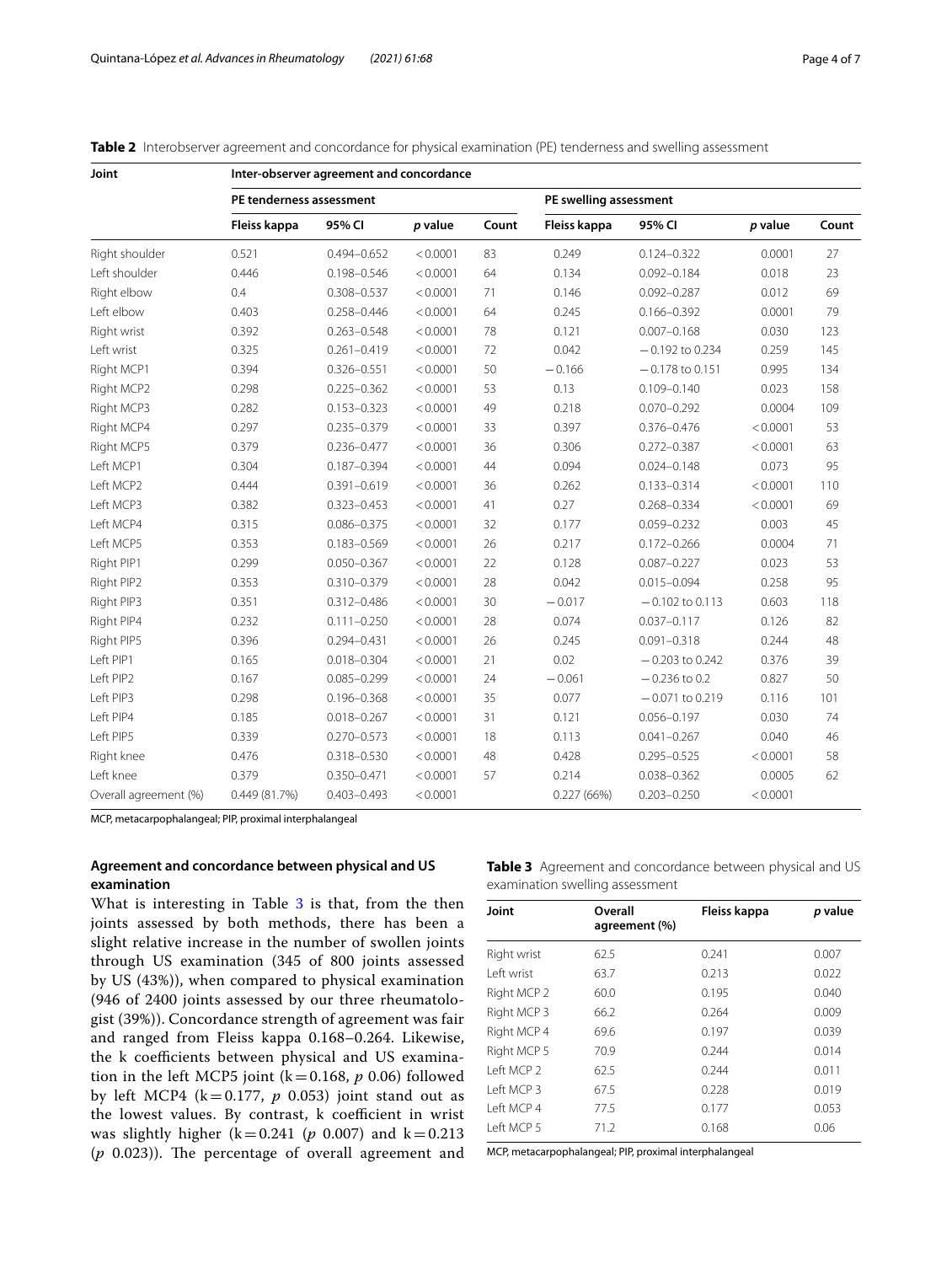concordance rate was  $67.18\%$  and  $k=0.210$ ; (*p* 0.027), respectively.

# **Discussion**

As explained in the introduction, it is clear that training sessions focused on the standardization of joint assessment techniques play a pivotal role in understanding the reliability of quantitative indexes daily used in RA patients. We aimed to evaluate the correlation and agreement between rheumatologists after such a training session and compare its performance with a reference imaging modality, namely, MSUS, to fnd a reasonable approach on behalf of the inevitable high intra- and interobserver variability described in the literature.

Contrary to expectations, despite the fact that all three participating rheumatologists attended the proposed training sessions, interobserver variability among them was still present. The wide range of perceived concordance rates suggests that the assessment of some individual joints may be particularly challenging on their own, thereby showing specific difficulties during standardization, with possible attribution to an underlying long and comprehensive learning process.

In terms of overall interobserver agreement and concordance rates, as well as of overall correlation, our fndings propose that tenderness assessment was more homogenous than swelling assessment. A possible explanation for these results may be the fact that joint tenderness is inferred solely by the patient's response, while that of joint swelling by physicians' technique and interpretation of fndings.

The importance of training sessions focused on standardization was frst stated by Scott et al. in 1996 [\[19](#page-6-3)], whose fndings suggested a considerably increased sensitivity of measurement for both tender and swollen joints and a reduction in the mean coefficient of variation for the number of swollen joints (82% vs 59%) after a 60-min training session based on the EULAR handbook for joint evaluation. Unlike Scott et al., on a multicentric cohort study evaluating standardization based on the aforementioned EULAR handbook, Grunke et al. [\[20](#page-6-4)] stated that even when consistency and variability signifcantly improved, the mean number of tender, as well as swollen joints decreased. Nonetheless, a reference imaging modality was not used.

In addition, clinical experience plays an essential part as recently proposed by El-Hadidi et al. [\[21](#page-6-5)] where after a consensus on joint assessment, the interobserver agreement was calculated to compare an experienced rheumatology professor (30 years of experience) with a young Rheumatology fellow (3 years of training). Although a high correlation between professor and candidate was described, specifc results on joint assessment correlation are similar to ours, showing a more robust correlation regarding tender joints compared to that of swollen joints.

When compared to MUSC, as previously stated, agreement and concordance were slightly lower for swelling assessment. This discrepancy could be attributed to the mean age of our patients (55 years); it seems possible that the older the patient, the more frequent synovial thickening and incipient joint deformities, thus being confounding for not only MSUS but also for PE assessment. Moreover, it is important to consider what has been widely held by recent reports, that is, the trend towards higher agreement and concordance rates regarding swollen joints count  $[22, 23]$  $[22, 23]$  $[22, 23]$  $[22, 23]$ . These data must be interpreted with caution because of the use of the OMERACT synovitis defnition and its implications of considering even a minimal amount of intraarticular tissue as an abnormal fnding of synovial hypertrophy, thereby involving a potential overestimation.

It could be argued that the average age and the duration and activity of the disease could contribute to the diferences between physical examination and US; nevertheless, those patients with joint deformity were excluded. It is relevant to bear in mind that, in those populations with a poorly controlled- and a longer- disease, joint assessment either by physical examination or by ultrasound remains a challenge when considering joint surface irregularities. It supports the pivotal role of conventional radiography as the frst choice for the evaluation of structural changes such as erosions.

The limitations of this study include firstly the absence of power Doppler ultrasonographic assessment due to timing issues on behalf of the vast number of evaluated joints; prior studies have noted the role of power Doppler US in detecting subclinical and residual synovitis when assessing synovial vascularity, although, it was beyond the scope of our work to evaluate such conditions. Secondly, we did not count on another radiologist with suffcient experience in MSUS to be considered as a second evaluator; additionally, the US evaluation performed by a radiologist and not an articular US rheumatologist might be considered as a source of uncertainty; nonetheless, the vast experience, as well as the specifc MSUS training of our radiologist, support the internal validity of the assessments. Very little was found in the literature on the question of performance diferences between those scenarios (radiologist vs. rheumatologist), remaining as an intriguing issue for future research, especially for low and middle-income countries where training for such medical sub-specialties is not as frequent.

Thirdly, the absence of early RA patients, as well as of patients in clinical remission, and fnally, that we did not report pretraining session joint count results in order to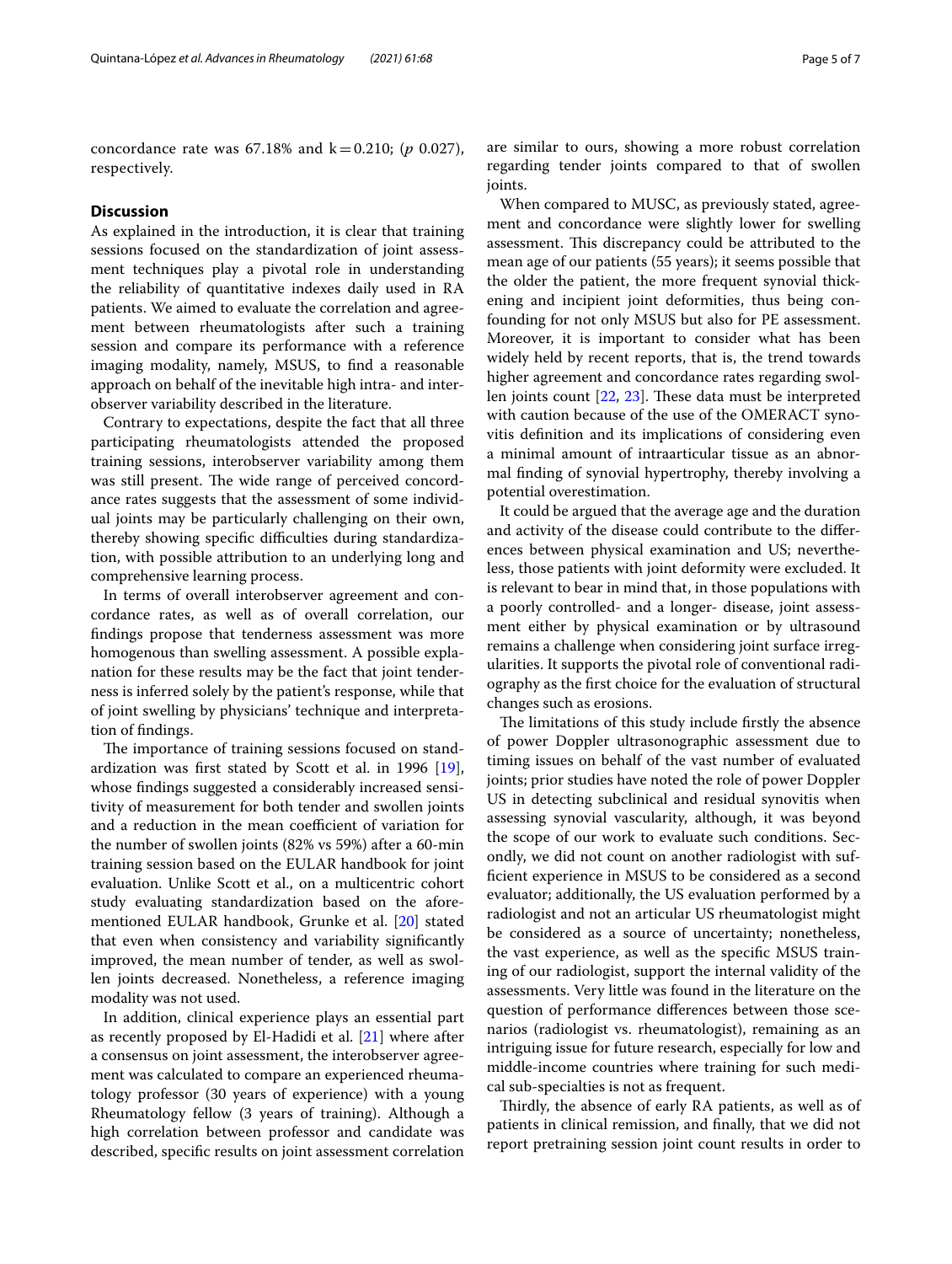propose a variability improvement. The latter consideration must be handled with care when considering that this decision was based on the fact that pretraining session correlation and agreement scores were certainly variable, close to the null value, and even negative. Taking this into consideration, the gain of the stated training session was to revert such tendency and yet turn it to positive values, even though the kappa coefficients were in the range of slight to moderate. It is worth mentioning that when adding more than two observers to the calculations, the slightest discrepancy substantially lowers the statistical estimator; thus, an adjusted threshold must be taken when interpreting such results. Finally, a reasonable approach could be to hypothesize that the increase in the total swollen joint count through US examination would have a substantial implication in the categorization of the activity of the disease; nevertheless, even when it was beyond our scope, we trust that future research on this behalf will rise as a natural progression of this work.

# **Conclusions**

Taken together, our fndings indicate that joint tenderness assessment had a better interobserver agreement and concordance rate, moreover a higher overall correlation coefficient than joint swelling. The evidence from our results suggests a fair overall concordance rate when comparing the US examination to the physical examination, thus supporting the need for the implementation of training sessions dedicated to standardization in rheumatology clinics to guarantee reliability in identifying tender and swollen joints within rheumatologists.

#### **Acknowledgements**

Not applicable.

#### **Authors' contributions**

GQ-L: Conceptualization, methodology, formal analysis, investigation, writingoriginal draft preparation, writing-review and editing. KM-C: Writing-original draft preparation, writing-review and editing. JBF-S: writing-original draft preparation, writing-review and editing. PM-P: Conceptualization, methodology, investigation. PC-A: Conceptualization, methodology, investigation. EC: Investigation. All authors read and approved the fnal manuscript.

#### **Funding**

This research did not receive any specifc grant from funding agencies in the public, commercial, or not-for-proft sectors.

#### **Availability of data and materials**

The data underlying this article will be shared on reasonable request to the corresponding author.

#### **Declarations**

#### **Ethics approval and consent to participate**

This study was conducted with the approval of our Local Research Ethics Committee in accordance with the Declaration of Helsinki. Every patient gave written and spoken informed consent.

#### **Consent for publication**

All authors approved the fnal version of this manuscript to be published.

#### **Competing interests**

This research did not receive any specifc grant from funding agencies in the public, commercial, or not-for-proft sectors. We agree to bear the applicable publication charges if their manuscript is accepted for publication. All authors declare that they have no competing interest.

#### **Author details**

<sup>1</sup> Reumavance Group, Rheumatology Section, Department of Internal Medicine, Fundación Santa Fe de Bogotá University Hospital, Carrera 7 No. 117-15, 110111 Bogota, Colombia. <sup>2</sup> Department of Internal Medicine, School of Medicine, Universidad Nacional de Colombia, Bogota, Colombia. <sup>3</sup> Department of Internal Medicine, School of Medicine, Universidad de Los Andes, Bogota, Colombia. 4 Department of Radiology, School of Medicine, Universidad Nacional de Colombia, Bogota, Colombia.

# Received: 3 June 2021 Accepted: 5 November 2021

#### **References**

- <span id="page-5-0"></span>1. McInnes IB, Schett G. The pathogenesis of rheumatoid arthritis. N Engl J Med. 2011;365:2205–19.
- <span id="page-5-1"></span>2. Backhaus M, Kamradt T, Sandrock D, Loreck D, Fritz J, Wolf KJ, et al. Arthritis of the finger joints: a comprehensive approach comparing conventional radiography, scintigraphy, ultrasound, and contrast-enhanced magnetic resonance imaging. Arthritis Rheum. 1999;42:1232–45.
- 3. Naredo E, Bonilla G, Gamero F, Uson J, Carmona L, Laffon A. Assessment of infammatory activity in rheumatoid arthritis: a comparative study of clinical evaluation with grey scale and power Doppler ultrasonography. Ann Rheum Dis. 2005;64:375–81.
- <span id="page-5-2"></span>4. Van der Heijde D, Van't Hof M, Van Riel P, et al. Development of a disease activity score based on judgment in clinical practice by rheumatologists. J Rheumatol. 1993;20:579–81.
- <span id="page-5-3"></span>5. Prevoo MLL, Van't Hof MA, Kuper HH, et al. Modifed disease activity scores that include twenty-eight-joint counts. Development and validation in a prospective longitudinal study of patients with rheumatoid arthritis. Arthritis Rheum. 1995;38(1):44–8.
- <span id="page-5-4"></span>6. Porter D, Gadsby K, Thompson P, White J, McClinton C, Oliver S. DAS28 and rheumatoid arthritis: the need for standardization. Musculoskelet Care. 2011;9(4):222–7.
- <span id="page-5-5"></span>7. Scott IC, Scott DL. Joint counts in inflammatory arthritis. Clin Exp Rheumatol. 2014;32(Suppl. 85):S7–12.
- <span id="page-5-6"></span>8. Sokka T, Pincus T. Joint counts to assess rheumatoid arthritis for clinical research and usual clinical care: advantages and limitations. Rheum Dis Clin N Am. 2009;35(4):713–22.
- <span id="page-5-7"></span>9. Smolen JS, Landewé RBM, Bijlsma JWJ, et al. EULAR recommendations for the management of rheumatoid arthritis with synthetic and biological disease-modifying antirheumatic drugs: 2019 update. Ann Rheumatic Dis. 2020;79:685–99.
- <span id="page-5-8"></span>10. Aletaha D, Neogi T, Silman AJ, Funovits J, Felson DT, Bingham CO, et al. 2010 Rheumatoid arthritis classifcation criteria: an American College of Rheumatology-European League Against Rheumatism collaborative initiative. Ann Rheum Dis. 2010;69:1580–8.
- <span id="page-5-9"></span>11. Wakefeld RJ, Balint PV, Szkudlarek M, Filippucci E, Backhaus M, D'Agostino MA, et al. OMERACT 7 special interest group. Musculoskeletal ultrasound including defnitions for ultrasonography pathology. J Rheumatol. 2005;32:2485–7.
- <span id="page-5-10"></span>12. Szkudlarek M, Wakefeld R, Backhaus M, Terslev L. The discriminatory capacity of ultrasound in rheumatoid arthritis: active vs inactive, early vs advanced, and more. Rheumatology. 2012;51(suppl 7):vii6–9.
- 13. Wakefeld RJ, Green MJ, Marzo-Ortega H, Conaghan PG, Gibbon WW, McGonagle D, et al. Should oligoarthritis be reclassifed? Ultrasound reveals a high prevalence of subclinical disease. Ann Rheum Dis. 2004;63:382–5.
- <span id="page-5-11"></span>14. Szkudlarek M, Court-Payen M, Jacobsen S, Klarlund M, Thomsen H, Østergaard M. Interobserver agreement in ultrasonography of the fnger and toe joints in rheumatoid arthritis. Arthritis Rheum. 2003;48(4):955–62.
- <span id="page-5-12"></span>15. Bruyn GA, Iagnocco A, Naredo E, Balint PV, Gutierrez M, Hammer HB, et al. OMERACT defnitions for ultrasonographic pathologies and